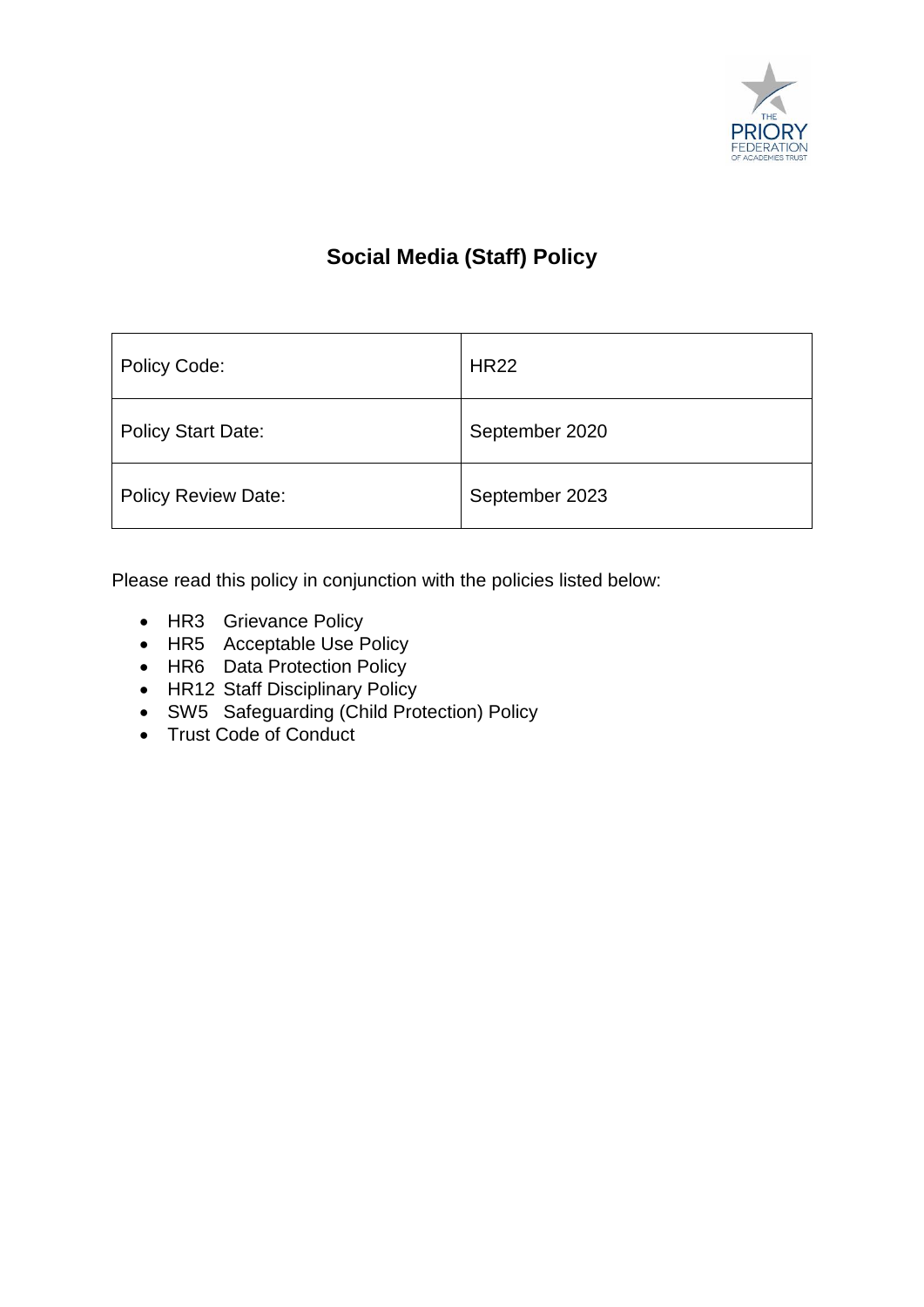

#### **1 Policy Statement**

- 1.1 Social media technology can serve as a powerful tool to enhance education, communication and learning. This technology can provide both educational and professional benefits. This policy is in place to minimise the risk to The Trust through use of social media, while recognising any benefits its use may present.
- 1.2 References to the Trust or Academy within this policy specifically include all primary, secondary and special academies within the Trust, as well as the Early Years setting at the Priory Witham Academy, Priory Training, Priory Apprenticeships, Lincolnshire Teaching School Alliance and Lincolnshire Teaching School Alliance SCITT.
- 1.3 This policy does not form part of any member of staff's contract of employment and it may be amended at any time.
- 1.4 The Trust is committed to leading a mentally healthy organisation, which includes a commitment to and promotion of emotional wellbeing and mental health. Therefore, all Trust policies and procedures ensure this commitment is incorporated in order to support all staff and students. Members of staff are encouraged to speak to their line managers, and students are encouraged to speak to any member of staff, if they feel any part of this policy would affect their emotional wellbeing and mental health. Any such comments should be passed to the Trust's HR department (via passed to the Trust's HR department (via [FederationHR@prioryacademies.co.uk\)](mailto:FederationHR@prioryacademies.co.uk) for appropriate consideration at the next available point in the policy review cycle.

### **2 Roles, Responsibilities and Implementation**

- 2.1 The Pay, Performance and HR Committee has overall responsibility for the effective operation of this policy and for ensuring compliance with the relevant statutory framework. This committee delegates day-to-day responsibility for operating the policy and ensuring its maintenance and review to the Human Resources Director.
- 2.2 Leaders and Managers have a specific responsibility to ensure the fair application of this policy and all staff are responsible for supporting colleagues and ensuring its success.

### **3 Aims**

3.1 To ensure that all stakeholders who utilise social media technology for the professional purposes described below, including staff and students, do so in a safe and responsible manner.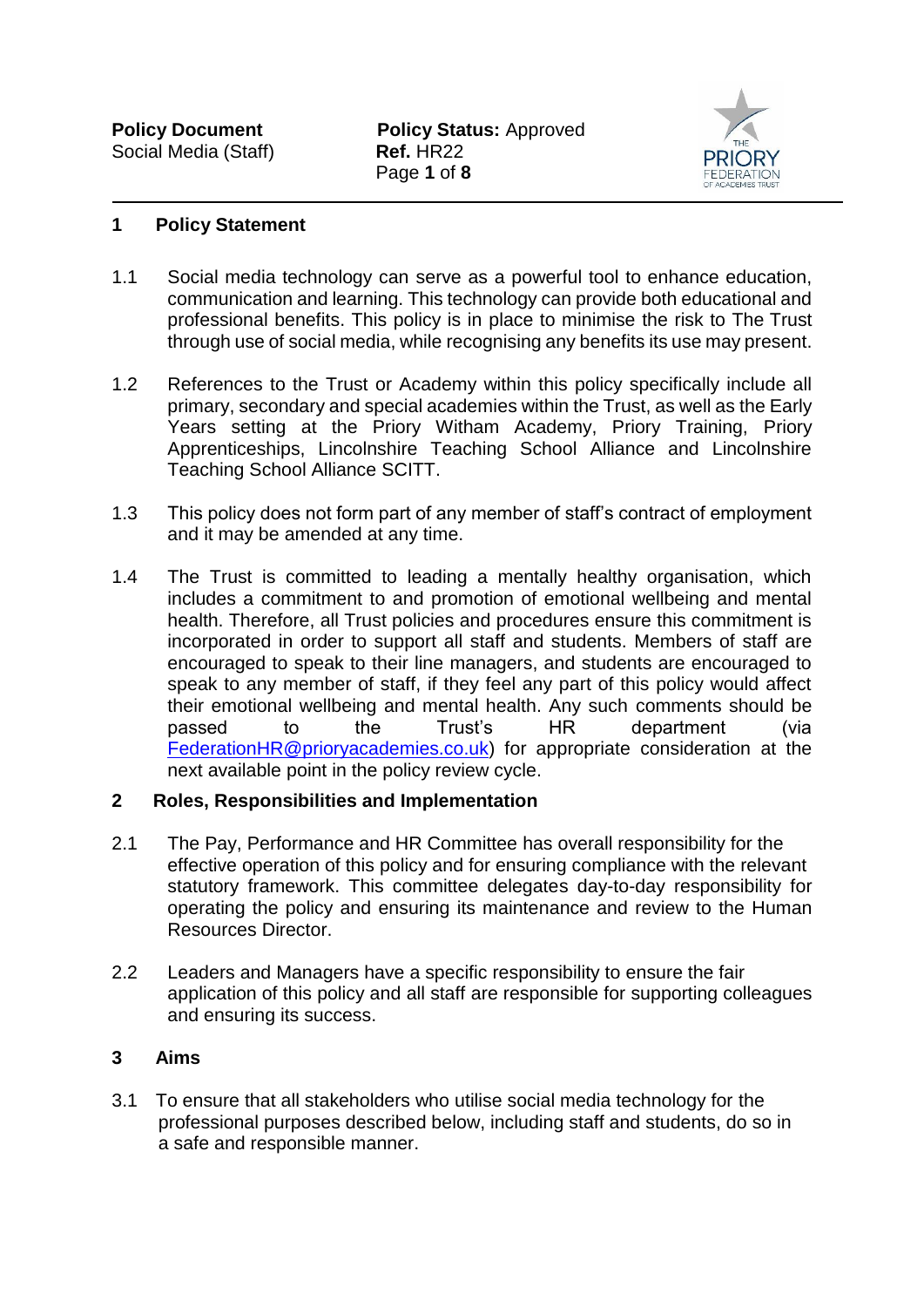

- 3.2 To ensure all staff, students, trustees, governors and volunteers follow the guidelines and recommended practices for professional social media communication between staff, as well as social media communication between staff and students.
- 3.3 To ensure The Trust recognises the public and pervasive nature of social media communications, as well as the fact that in this digital era, the lines between professional and personal endeavours are sometimes blurred. All staff, trustees and governors should also follow the guidelines and recommended practices for use of personal social media by staff.

### **4 Definition of Social Media**

4.1 Social media are defined as any form of online publication or presence that allows interactive communication, including, but not limited to, social networks, blogs, Internet websites, Internet forums, and wikis. Examples of social media include, but are not limited to, Facebook, Twitter, YouTube, Instagram, Pinterest, TikTok, Snap chat and WhatsApp.

**Professional social media** is a work-related social media activity that is either school-based (e.g., a Facebook page for an Academy or a teacher establishing a blog for their class), or non-school-based (e.g. a twitter account to promote a Trust service).

**Personal social media** use is a non-work-related social media activity (e.g. a member of staff establishing a Facebook page or a Twitter account for their own personal use).

#### **5 Maintaining Separate Professional and Personal E-mail Accounts**

5.1 Staff who decide to engage in professional social media activities should maintain separate professional and personal e-mail addresses. As such, staff should not use their personal e-mail address for professional social media activities; rather, they should use their professional e-mail address that is completely separate from any personal social media they maintain.

### **6 Trust Expectations Regarding Professional Social Media Sites**

- 6.1 Professional social media sites that are Academy-based should be designed to address reasonable instructional, educational or extra-curricular programme matters.
- 6.2 Staff should treat professional social media space and communication like a classroom and/or a professional workplace. The same standards expected in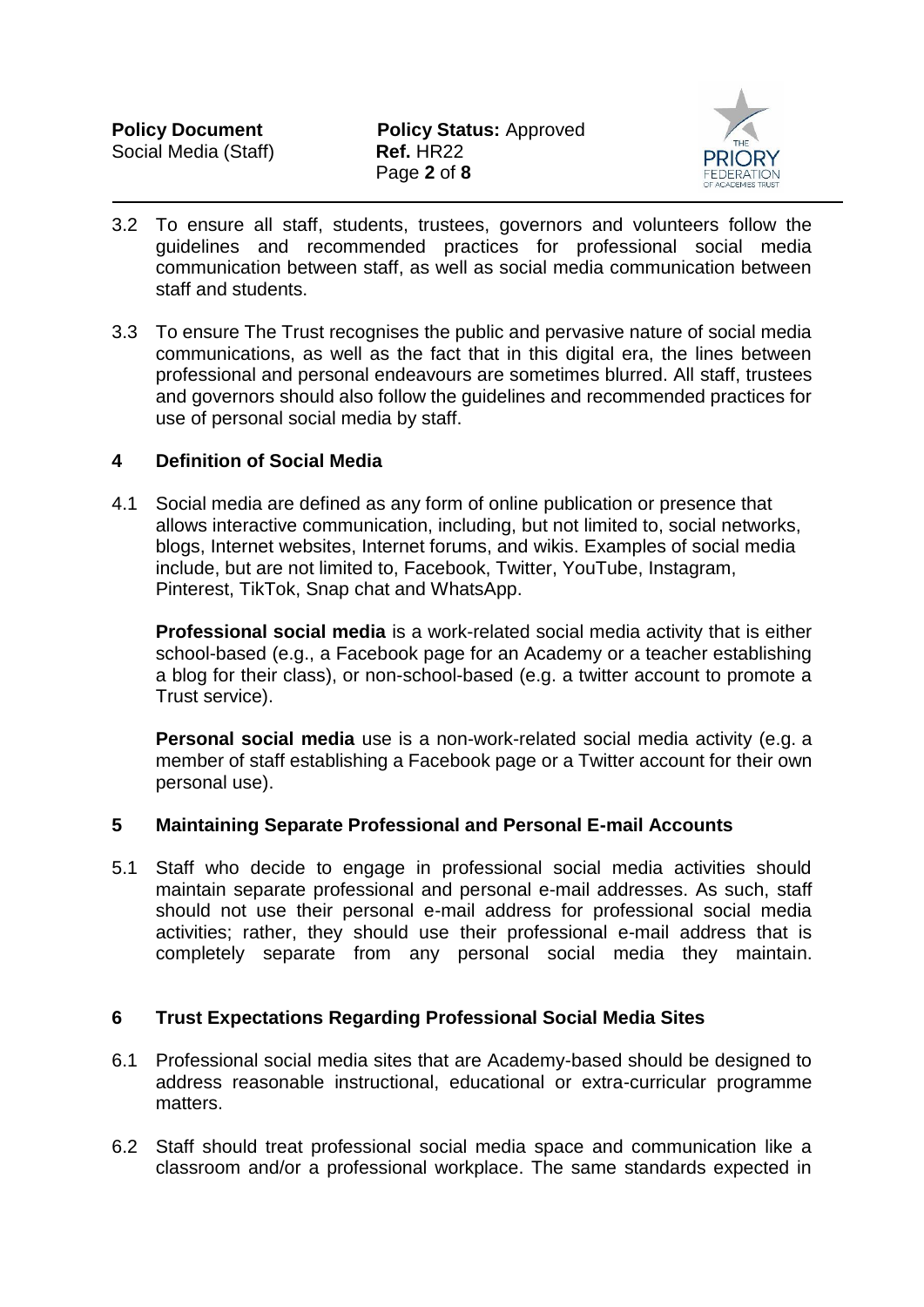

professional settings are expected on professional social media sites. If a particular type of behaviour is inappropriate in the classroom or a professional workplace, then that behaviour is also inappropriate on the professional social media site. Staff should refer to the Trust's Code of Conduct if unsure of the Trust's expectations.

- 6.3 Staff should exercise caution, sound judgment and common sense when using professional social media sites. Staff must not use professional social media to express a personal opinion, in particular on matters of public policy, politics, or controversial subjects.
- 6.4 When establishing professional social media sites, staff should consider the intended audience for the site. Staff must also consider the level of privacy assigned to the site; specifically whether the site should be a private network (e.g. it is limited to a particular class or particular class within a school) or a public network (e.g. anyone within the school, a larger group). It is recommended practice for professional social media sites to be private networks, unless there is a specific educational need for the site to be a public network.
- 6.5 Staff should obtain Academy SLT approval by using a registration form before setting up a professional social media presence. These forms can be obtained from the Federation's Strategic ICT Co-ordinator.
- 6.6 A list should be maintained of all professional social media accounts within the Academy. A member of staff setting up a professional social media account will be asked to share their login details with a nominated member of SLT.
- 6.7 Professional social media sites should include language identifying the sites as professional social media sites to differentiate them from personal sites.
- 6.8 Staff should use privacy settings to control access to their professional social media sites with the objective that professional social media communications only reach the intended audience. However, staff must be aware that there are limitations to privacy settings. Private communication published on the Internet can easily become public. Furthermore, social media sites can change an individual's current default privacy settings and other functions. As a result, each member of staff has a responsibility to understand the rules of the social media site being utilised.
- 6.9 Professional social media communication must remain legal. Confidential information must not be disclosed and prohibitions must be placed on the use of harassing, obscene, discriminatory, defamatory or threatening language.

If images of students are to be posted online, there must be a media consent form on file at the Academy for each child featured. This form can be obtained from the data team at each site. It is not recommended that staff post photos of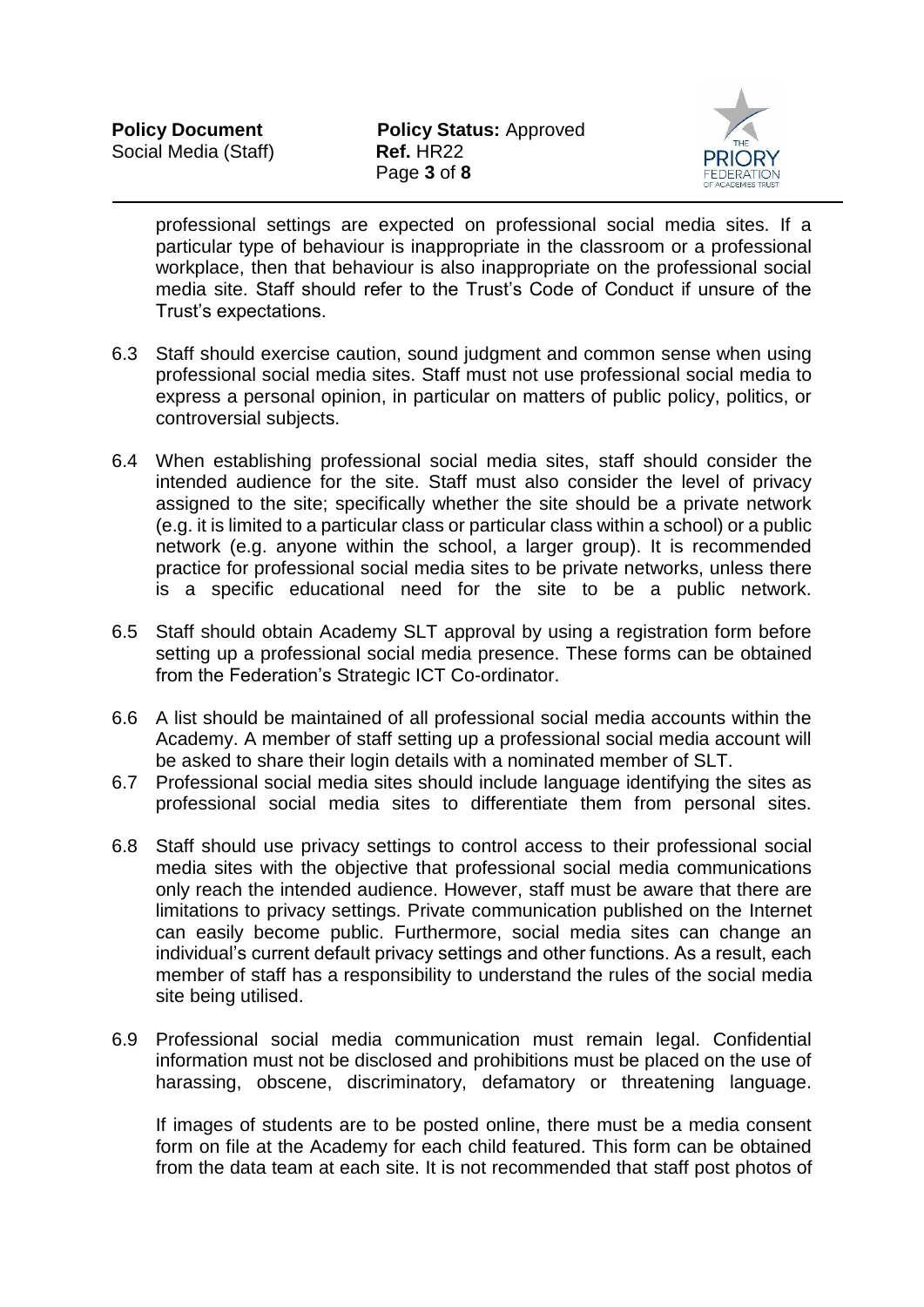

colleagues on professional social media sites without prior permission of the member of staff in the photo.

- 6.10 Staff are responsible for monitoring and providing feedback regarding their workrelated professional social media sites. The monitoring responsibilities include reviewing the professional social media sites on a regular basis. If managers discover questionable communications or behaviour on professional social media sites, they are required to contact a member of the SLT for assistance. If members of staff decide to create a professional social media site and they are notified of questionable communications or behaviour on their site, they may remove the material and/or contact SLT.
- 6.11 If students post anything on a member of staff's professional social media site which causes concern or they disclose abuse then the member of staff must follow their setting's safeguarding procedures and report their concerns immediately.
- 6.12 If private messaging is a facility provided by the member of staff's professional social media site they must not use this function to communicate with students. If possible this function should be switched off.

### **7 Personal Social Media Use**

- 7.1 In order to maintain a professional and appropriate relationship with students, staff should not communicate with or have any direct connection with students who are currently enrolled in any of The Trust's Academies on personal social media sites. Staff communication with students and/or their parents/carers may be permitted in the following circumstances:
	- (a) communication with parents or carers of students, where the communication does not relate to any student enrolled on any of the Trust's Academies;
	- (b) if an emergency situation requires such communication, in which case, the member of staff should notify SLT of the communication as soon as possible; and
	- (c) if the student is an existing friend or familial relation of the member of staff, subject to the approval of the SLT, such approval at the absolute discretion of the SLT or the Trust.

### **8 Guidance Regarding Personal Social Media Sites**

8.1 Staff should exercise caution and common sense when using personal social media sites: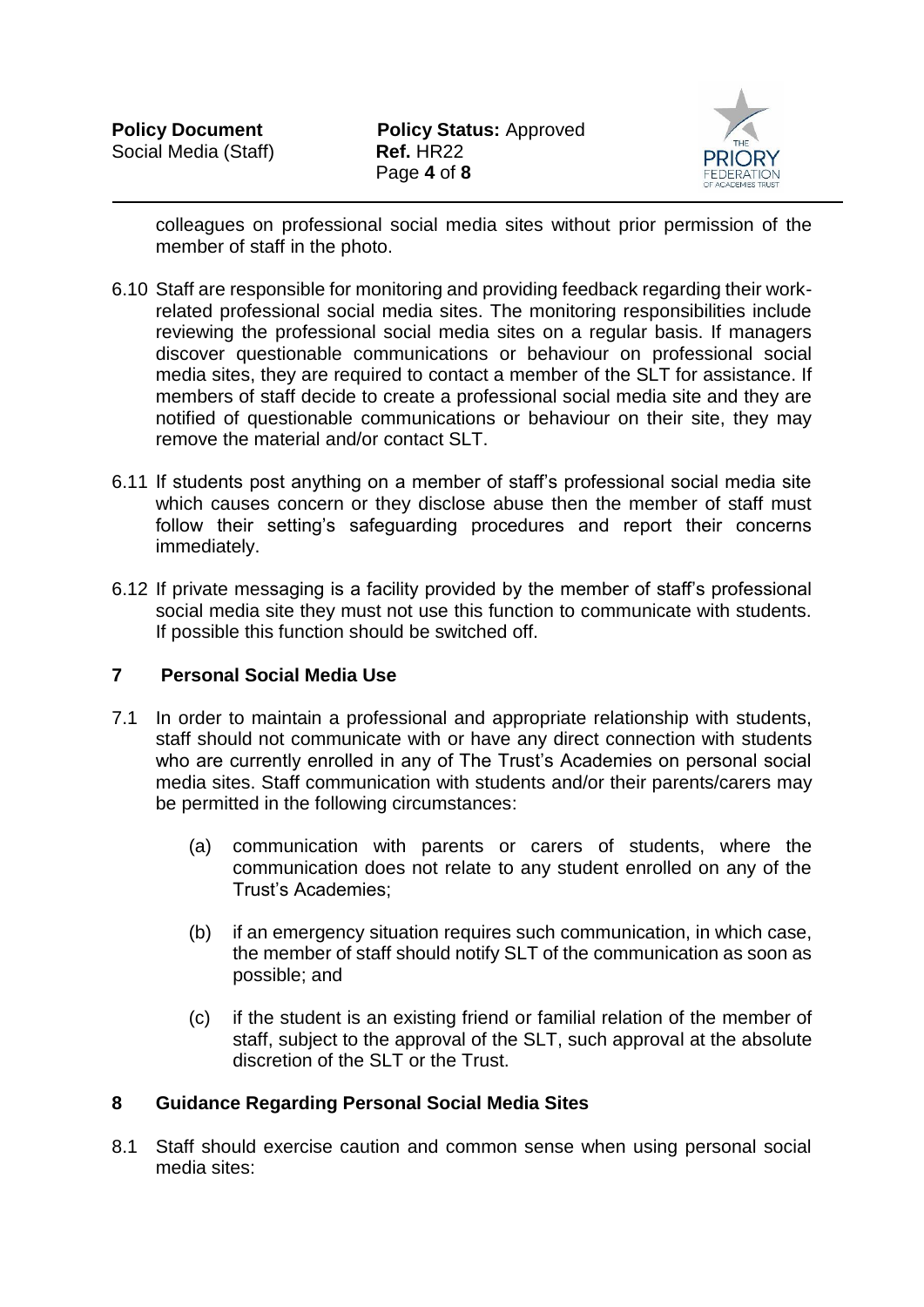

- (a) As a recommended practice, staff are encouraged to use appropriate privacy settings to control access to their personal social media sites. However, staff must be aware that there are limitations to privacy settings. Private communication published on the Internet can easily become public. Furthermore, social media sites can change an individual's current default privacy settings and other functions. As a result, staff are responsible for understanding the rules of the social media site being utilised.
- (b) It is not recommended that staff "tag" photos of their colleagues, volunteers, contractors or vendors without the prior permission of the individuals being tagged.
- (c) Staff are prohibited from posting or disclosing personally identifiable student information or confidential information via personal social media sites.
- (d) Staff should not use any of the Academies' or Trust logos or make representations that their personal social media sites speak in an official capacity. Staff should make it clear in personal social media postings, or in their personal profiles, that they are speaking on their own behalf. Staff should write in the first person and use a personal email address. Personal social media should not be linked to a member of staff's professional email address.
- (e) If staff see social media content that disparages or reflects poorly on The Trust, they should contact their Academy SLT.
- (f) Staff should not use personal social media to participate in any form of cyberbullying (bullying, harassment or victimisation) of colleagues, volunteers, contractors or venders, Any reported cases of cyberbullying will be investigated through the Trust's HR12 Disciplinary policy.

### **9 Applicability of Policies and Other Laws**

9.1 This policy provides guidance intended to supplement, not supersede, existing child protection procedures and laws, the Acceptable Use, Code of Conduct and Data Protection Policies.

### **10 Social Media Misuse**

10.1 Breaches of this policy may lead to disciplinary action including dismissal. Any member of staff suspected of committing a breach of this policy will be required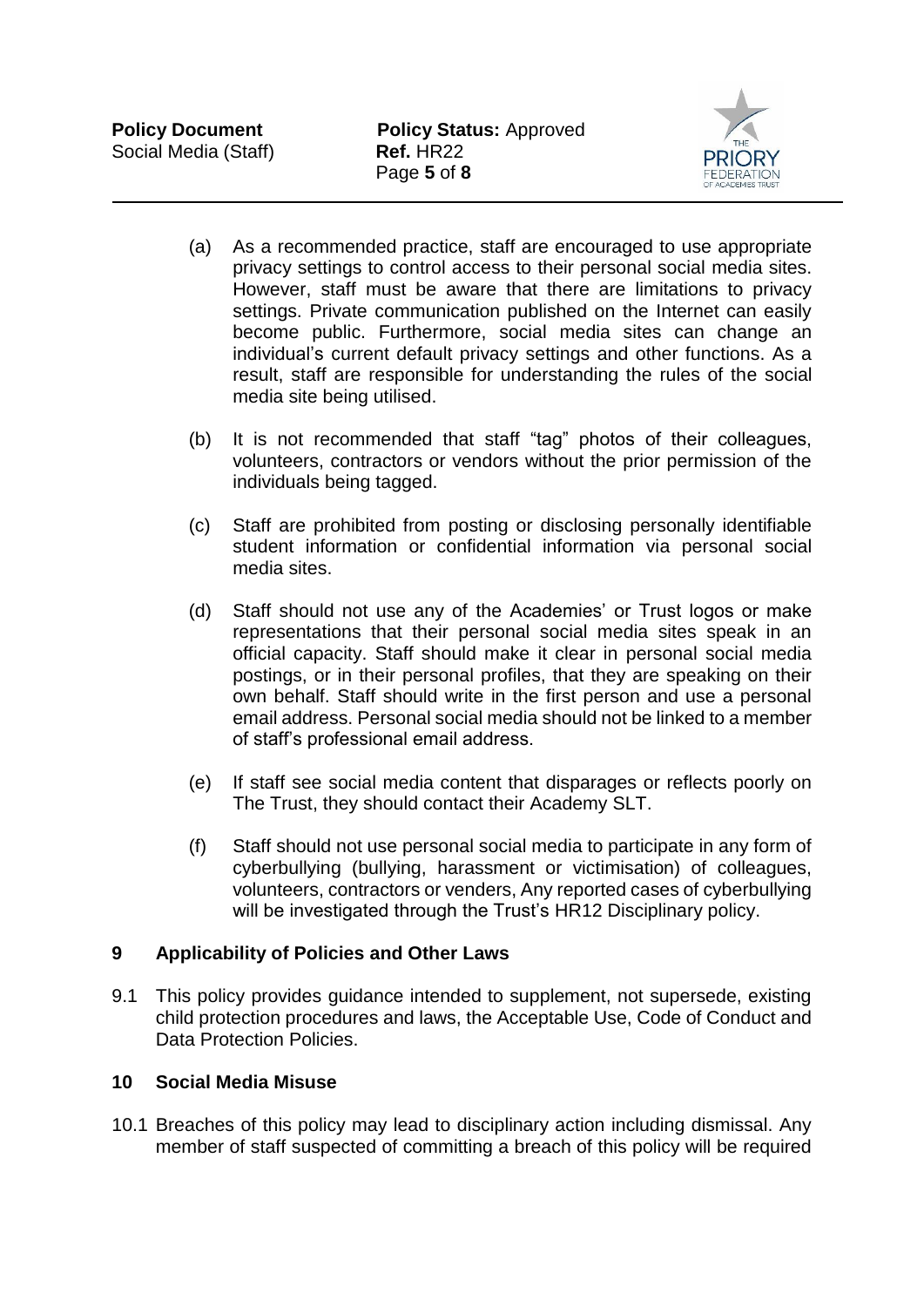

to co-operate with the Trust's investigation which may involve handing over relevant passwords and login details.

- 10.2 Staff may be required to remove any social media that the Trust considers to be a breach of this policy. Failure to comply with such a request may result in disciplinary action.
- 10.3 Staff must avoid making any social media communications that could damage The Trust's business interests or reputation, even indirectly.
- 10.4 Staff must not use social media to defame or disparage the Trust, its staff or any third party, to harass, bully or unlawfully discriminate against staff or third parties, to make false or misleading statements, or to impersonate colleagues or third parties.
- 10.5 Staff must avoid being linked to anything inappropriate, prejudicial or discriminatory, for example, racist material, whether this is through posting directly or through follows, likes, retweeting or other forms of sharing.
- 10.6 Staff must not post comments about sensitive business-related topics, such as the Trust's performance, or do anything to jeopardise the Trust's confidential information or intellectual property unless authorised to do so and only on professional social media.
- 10.7 Staff must not post any communications which would amount to a breach of any of the Trust policies or will bring the Trust into disrepute.

### **11 Monitoring**

11.1 To ensure that Trust policies are being complied with and for legitimate business purposes, the Trust reserves the right to monitor, intercept and review, without further notice, staff activities using Trust IT resources and communications systems. This includes, but is not limited, to social media postings and activities. Staff consent to such monitoring by their use of such resources and systems.

#### **12 Recruitment**

12.1 The Trust may use internet searches to perform due diligence on candidates in the course of recruitment. When this occurs, The Trust will act in accordance with its Data Protection and Equal Opportunities obligations.

### **13 Policy Change**

13.1 This policy may only be amended or withdrawn by The Priory Federation of Academies Trust.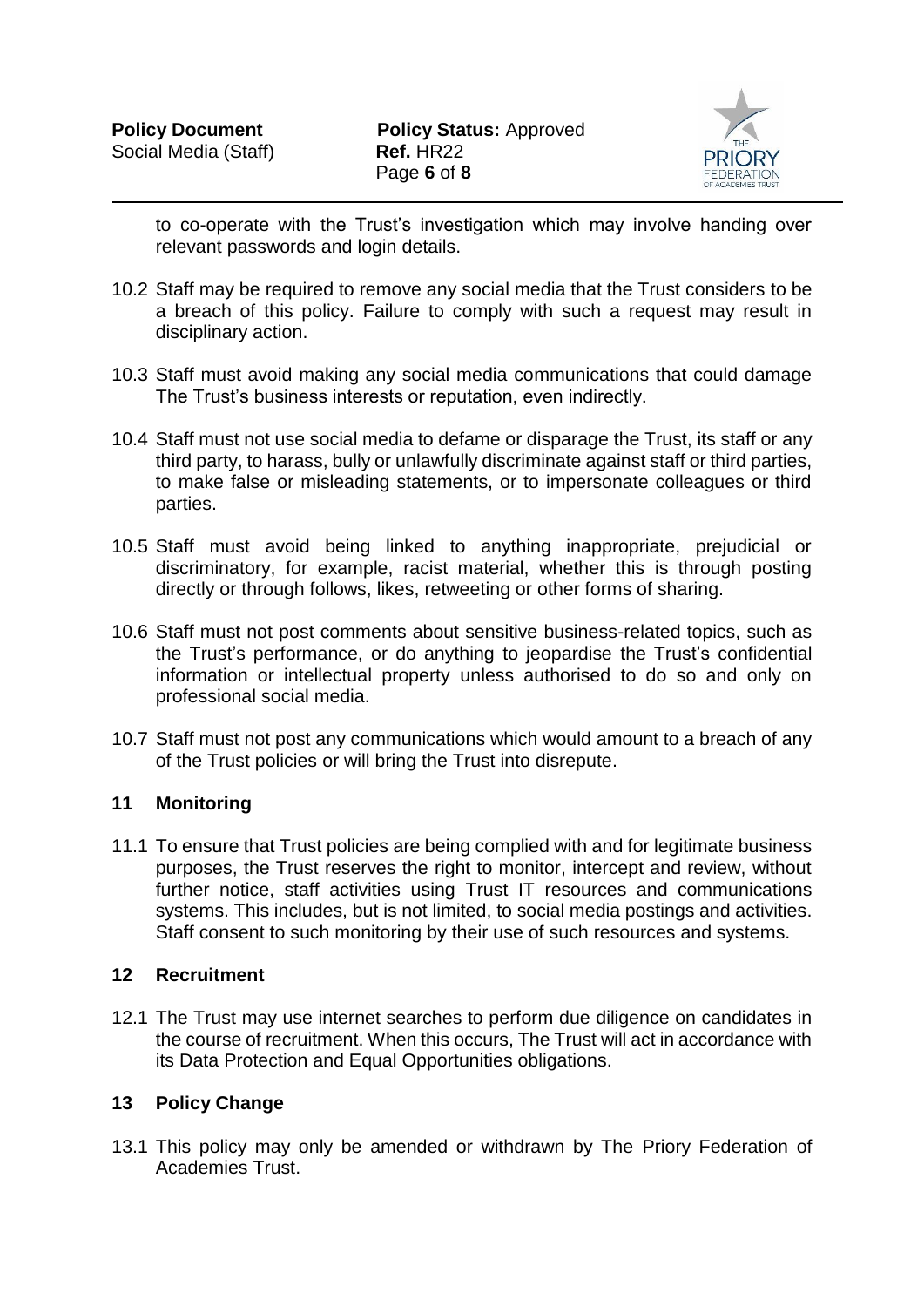**Policy Document Policy Status:** Approved Social Media (Staff) **Ref.** HR22 Page **7** of **8**



# **The Priory Federation of Academies Trust Social Media (Staff) Policy**

This Policy has been approved by the Pay, Performance and HR Committee:

| <b>Trustee</b>                 |       |
|--------------------------------|-------|
|                                |       |
|                                |       |
|                                |       |
| <b>Chief Executive Officer</b> |       |
|                                |       |
|                                |       |
|                                | Date: |

Designated Member of Staff

Please note that a signed copy of this agreement is available via Human Resources.